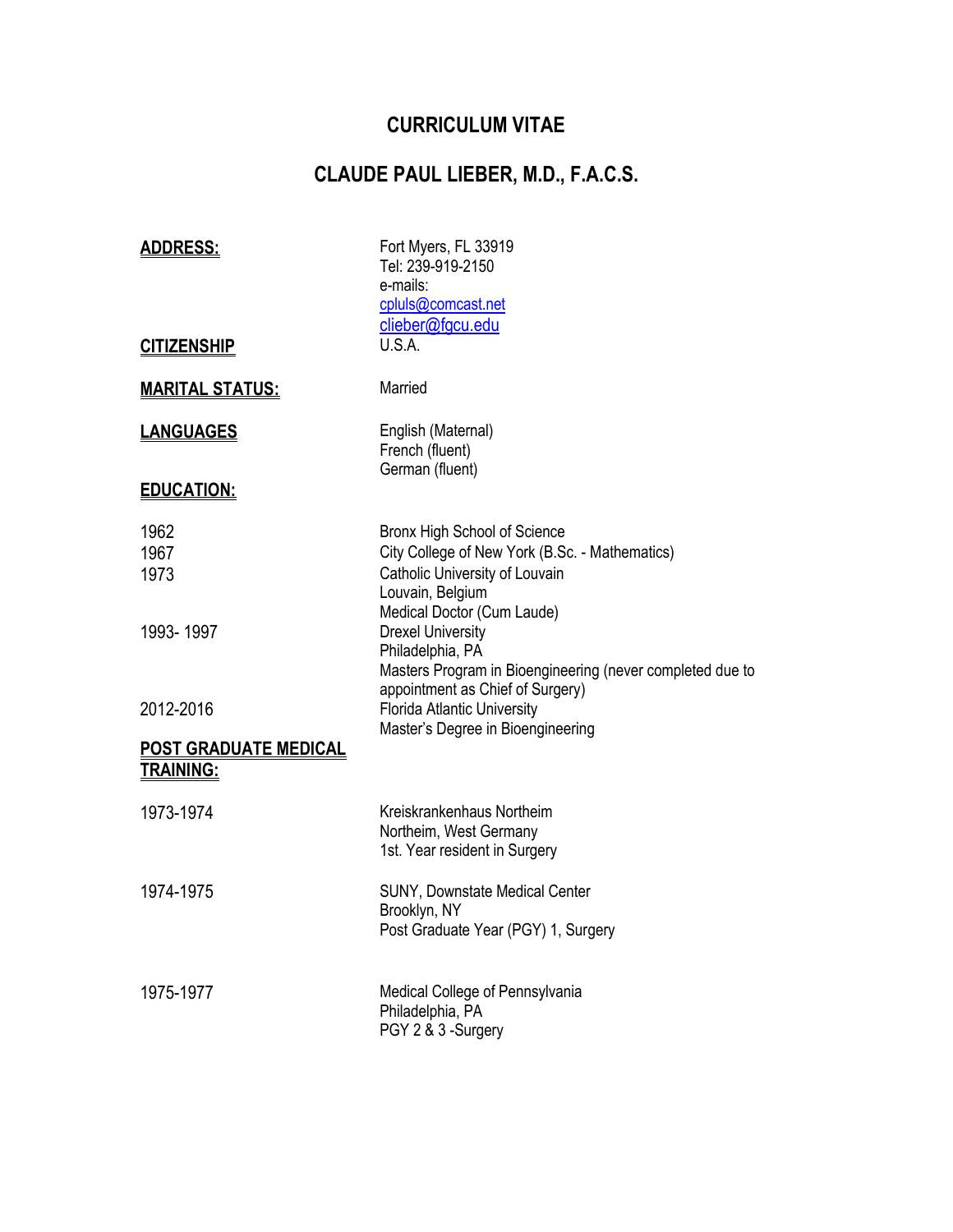**Curriculum Vitae Claude Lieber, MD, FACS.**

| 1977-1980                          | <b>Thomas Jefferson University</b><br>Philadelphia, PA<br>PGY 3,4, & 5 ( Chief Resident) - Surgery                   |
|------------------------------------|----------------------------------------------------------------------------------------------------------------------|
| <u>STAFF APPOINTMENTS:</u>         |                                                                                                                      |
| JULY 1, 1980-JAN. 1,1982           | <b>Staff Surgeon</b><br>Wilmington Veteran's Administration Medical Center                                           |
| JANUARY 1982- OCT. 1, 1997         | Wilmington, DE<br><b>Attending Staff</b><br>The Graduate Hospital                                                    |
| <b>JANUARY 1982-1983</b>           | Philadelphia, PA<br><b>Attending Staff</b><br>West Park Hospital<br>Philadelphia, PA                                 |
| JANUARY 1984-OCT. 1, 1997          | <b>Attending Staff</b><br>Pennsylvania Hospital<br>Philadelphia, PA                                                  |
| MARCH 1986- OCT. 1, 1997           | <b>Consultant Surgeon</b><br>The Ingles House<br>Home for the Incurables<br>Philadelphia, PA                         |
| 1988-1990                          | <b>Attending Staff</b><br>Mount Sinai Hospital<br>Philadelphia, PA                                                   |
| APRIL-JUNE 1991                    | <b>Attending Staff</b><br>Chief of Surgery<br>Franklin Square Hospital<br>Philadelphia, PA                           |
| OCTOBER 6,1997-MARCH 1,<br>2005    | Chief of Surgery<br>Wilmington VA Hospital<br>1601 Kirkwood Highway<br>Wilmington, DE                                |
| OCTOBER 6, 1997 - MARCH 1,<br>2005 | Director of Surgical ICU<br>The Wilmington VA Hospital<br>Wilmington, DE                                             |
| <u> ACADEMIC APPOINTMENTS:</u>     |                                                                                                                      |
| <b>JULY 1980-JUNE 1982</b>         | Instructor in Surgery<br>Thomas Jefferson University Hospital<br>Philadelphia, PA                                    |
| JUNE 1982- MAY 1998                | <b>Clinical Assistant Professor of Surgery</b><br>Thomas Jefferson University Hospital                               |
| JANUARY 1984-JUNE 1997             | Philadelphia, PA<br><b>Clinical Assistant Professor of Surgery</b><br>University of Pennsylvania<br>Philadelphia, PA |
| 1991- APRIL 1,1997                 | Chief, Teaching Division A<br>Department of Surgery<br>The Graduate Hospital, Philadelphia, PA                       |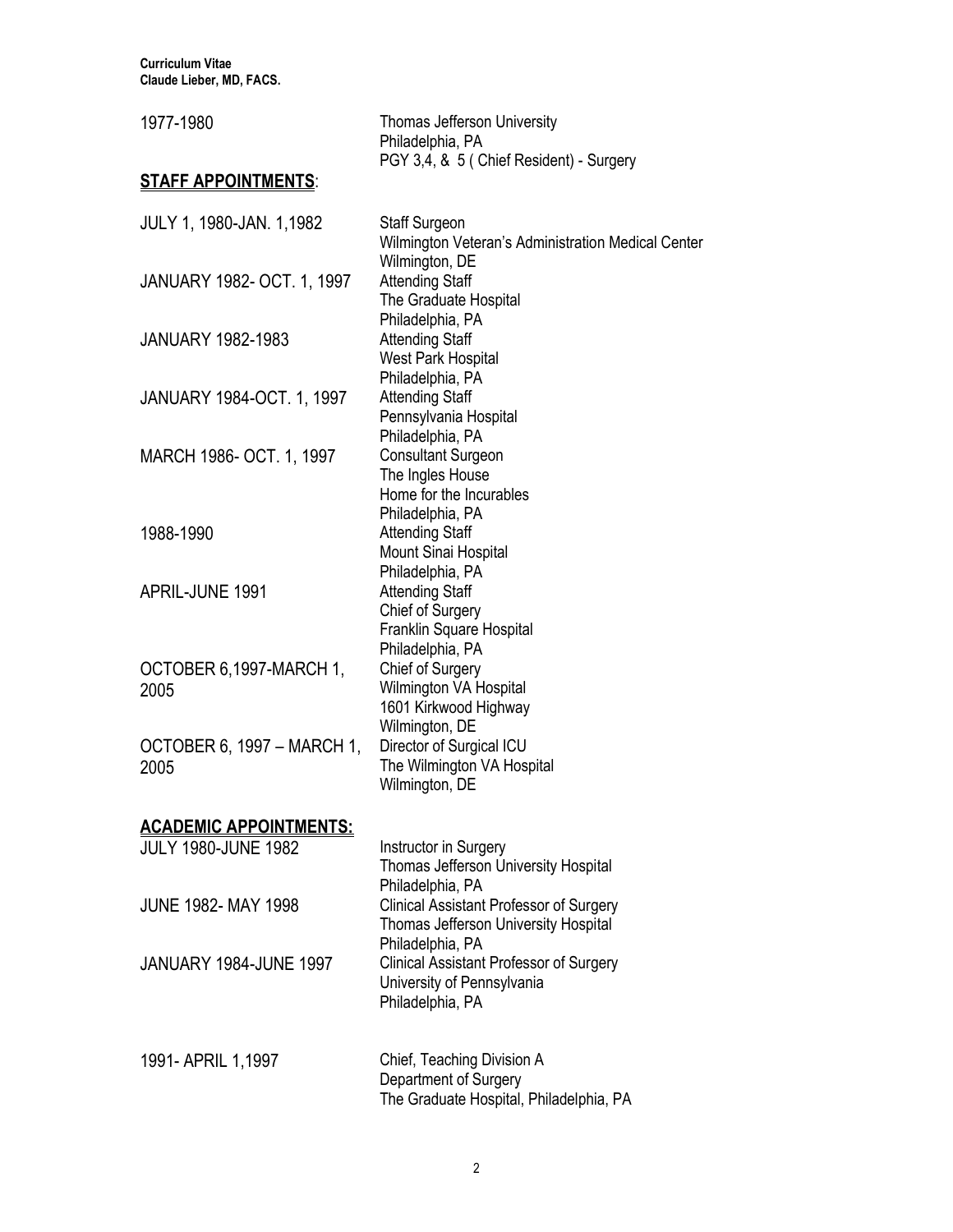Responsibilities: • Organize surgical residents and medical students in Surgery Teaching Division A into working and teaching groups • Assure adequate teaching material for the students and residents • Evaluate students and residents knowledge and performance JULY 1996 - APRIL 1, 1997 Chief, Division of Minimally Invasive Surgery The Graduate Hospital, Philadelphia, PA Responsibilities: • Create credentialing mechanism for general surgery minimally invasive surgical operations • Teach minimally invasive techniques to residents and other surgeons • Monitor quality assurance of minimally invasive surgery at Graduate Hospital JULY 1996 - APRIL 1, 1997 Associate Director of the Surgical Residency Program The Graduate Hospital, Philadelphia, PA Responsibilities: • Assemble and assure the completion of a comprehensive teaching program for the surgical residents of Graduate Hospital and medical students from the University of Pennsylvania Medical College • Meet quarterly with each of the surgical residents to address weak points and assets and develop a program for improvement • Develop a program to improve results on the American Board of Surgery In-Service Training Exam (ABSITE) • Oversee the teaching programs at the affiliate hospitals to assure that they provide adequate and appropriate training for the surgical residents OCTOBER 6, 1997-MARCH 1, 2005 Chief of Surgery The Wilmington VA Hospital Wilmington, DE Responsibilities: Manage surgery, anesthesia, pathology, dentistry divisions of the hospital • Participate in management team of the hospital that directed initiation and quality assurance of all programs affecting the 45,000 veterans enrolled Made and directed the hospital budget with the other members of the supervisory team, developed plans pertaining to quality assurance in the hospital • Develop and maintain up to date surgical programs • Develop adequate training program for the surgical residents from Thomas Jefferson University and a teaching program for the medical students from Thomas Jefferson **University**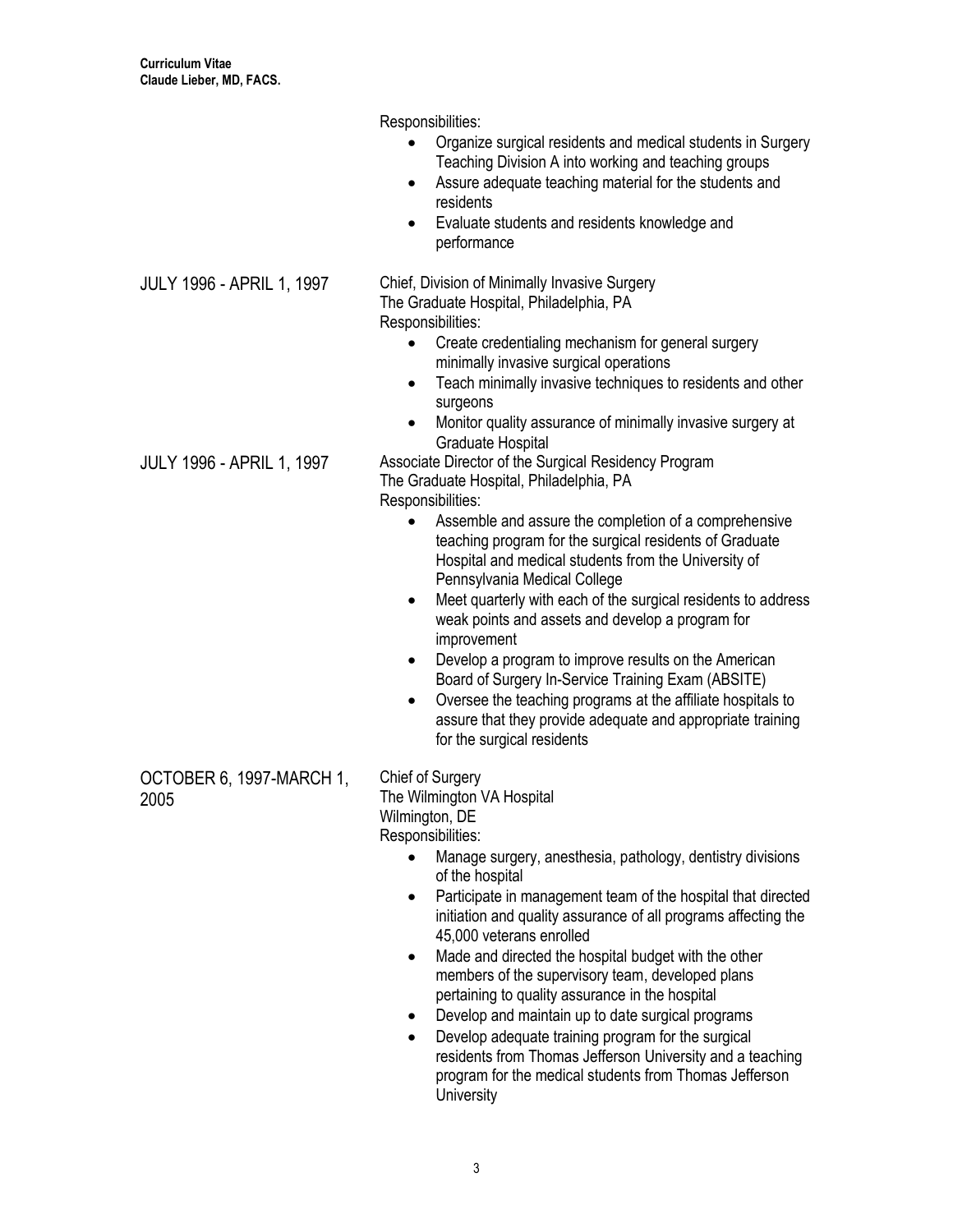|                               | Monitor quality assurance of Department of Surgery<br>Performed most of the major vascular and oncologic surgery<br>Managed the surgical ICU with direct patient care                                                                                                                                                                                                                                                                                                                          |
|-------------------------------|------------------------------------------------------------------------------------------------------------------------------------------------------------------------------------------------------------------------------------------------------------------------------------------------------------------------------------------------------------------------------------------------------------------------------------------------------------------------------------------------|
| <b>JUNE 1998- JUNE 2005</b>   | <b>Clinical Associate Professor of Surgery</b><br><b>Thomas Jefferson University</b>                                                                                                                                                                                                                                                                                                                                                                                                           |
| <b>JANUARY 1, 2007 - 2012</b> | Adjunct<br>College of Health Sciences, School of Nursing<br><b>Florida Gulf Coast University</b><br>Ft. Myers, FL<br>Responsibilities:<br>Taught a 4-credit hour course in advanced anatomy and<br>physiology at the graduate level to future CRNAs and NPs<br>Taught a 4-credit course in advanced pathophysiology at the<br>graduate level<br>Taught a 3-credit course intended for future acute care<br>nurse practitioners on the science and art of the care of the<br><b>ICU</b> patient |
| JANUARY - MAY 2017            | Adjunct Professor (filled in for one semester for professor injured in<br>an automobile accident)<br>College of Engineering and Computer Sciences<br>Florida Atlantic University,<br>Boca Raton, Florida<br><b>Biosystems Modeling and Control</b>                                                                                                                                                                                                                                             |
| JANUARY 2018 - PRESENT        | Adjunct<br><b>Florida Gulf Coast University</b><br>College of Engineering<br>Department of Biomedical Engineering<br>Fort Myers, FL<br>Human Physiology for Engineers (Quantitative Physiology) -<br>a 2 semester course                                                                                                                                                                                                                                                                       |
| <u>LICENSURE:</u>             | Commonwealth of Pennsylvania<br>MD# 036030 L (Active Retired)                                                                                                                                                                                                                                                                                                                                                                                                                                  |
| <b>BOARD CERTIFICATION:</b>   | American Board of Surgery, #27360 (12/81)<br>Recertification (10/89 and 10/2000 - expired 12/30/2012 after<br>retirement)                                                                                                                                                                                                                                                                                                                                                                      |
| <u>MEMBERSHIPS:</u>           | Philadelphia County Medical Society (resigned in 1996)<br>Pennsylvania Medical Society (resigned in 1996)<br>American Medical Society (resigned in 1996)<br>Fellow, The American College of Surgeons<br>Fellow, The Philadelphia Academy of Surgeons<br>Fellow, College of Physicians (resigned in 1996)<br>Charter Member, Philadelphia Metropolitan Chapter of the American<br>College of Surgeons (retired status as of March 1,                                                            |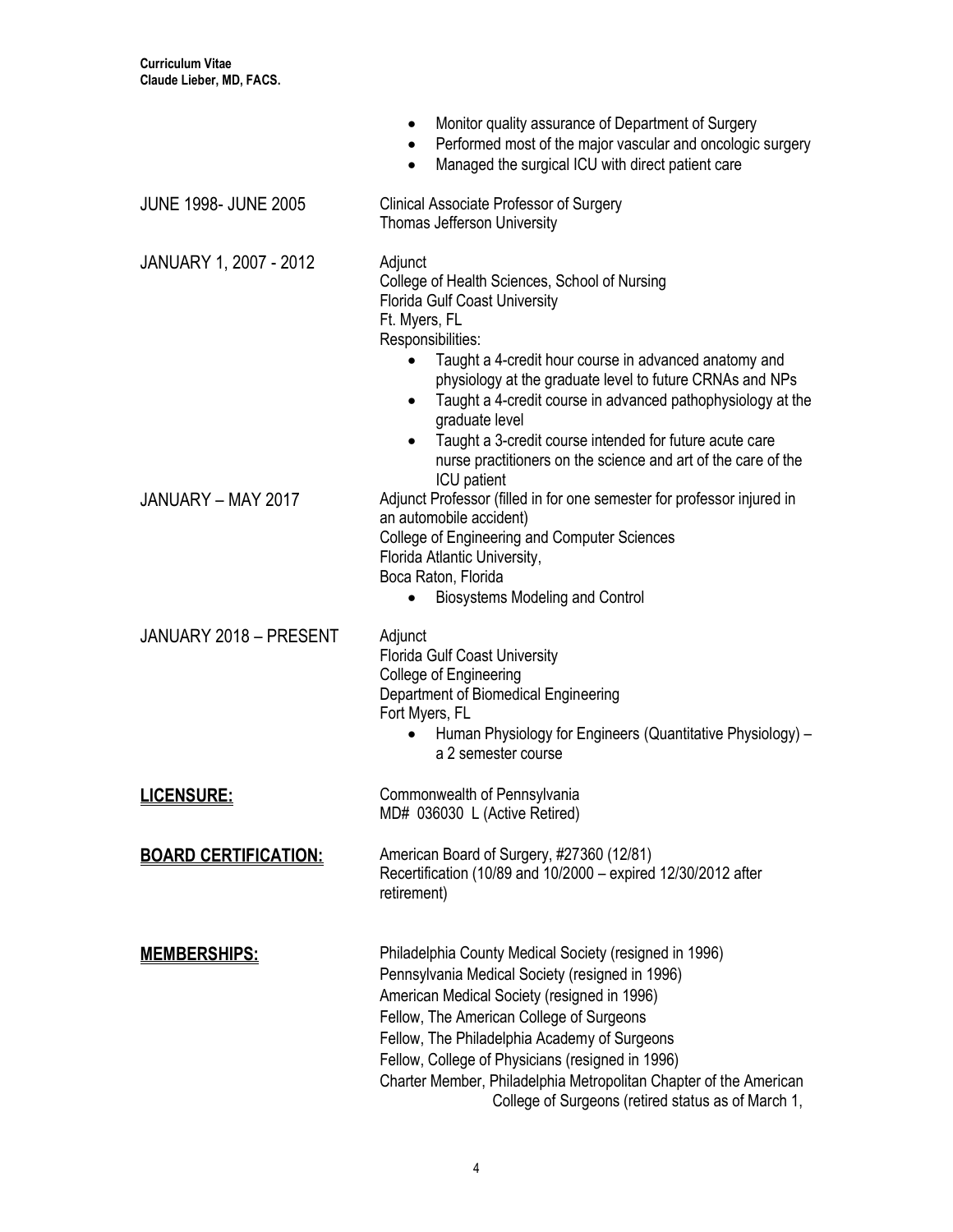2005)

Society of Former Thomas Jefferson University Surgical Residents Society of American Gastrointestinal Endoscopic Surgeons (retired status as of March 1, 2005) American Society of Bariatric Surgery (resigned in 1995)

Pennsylvania Oncological Society

Association of Program Directors in Surgery - Associate Member (resigned April 1997)

**COMMITTEES:** - - - - - - Executive Committee, Department of Surgery, Graduate Hospital

- The committee oversaw the department budget, took responsibility for quality assurance within the department, oversaw the academic aspects (resident training) of the department
- -Standardization Committee, Graduate Hospital
	- The committee oversaw that various purchases in the hospital were compatible with existing equipment

-Risk Management Committee, Graduate Hospital

• The committee addressed risk factors that might exist in the hospital (slip and fall, fire hazards, etc.)

-Education Committee, Graduate Hospital

The committee addressed the hospital's commitment to resident, student, and public education

-Quality Assurance Committee, Greater Atlantic Health Services 1991-1995

-Chairman, Operating Room Committee Wilmington VA Hospital (November 1, 1997 – March 1, 2005) -Clinical Executive Board Wilmington VA Hospital October 6, 1997 – March 1, 2005

-Director, Surgical ICU Wilmington VA Medical Center November 1997 – March 1, 2005 -Resource Board Wilmington VA Hospital October 6, 1997 – March 1, 2005 -Medical Advisory Committee Sierra Military Health Services December 1998-December 1999

-Chairman, Search Committee for Chief of Staff Wilmington VA Medical Center, May – September 2001 -Search Committee: Medical Center Director Wilmington VA Medical Center July-September 2004 -Quality Leadership Team Wilmington VA Medical Center October 1997 to March 1, 2005

### **AWARDS:**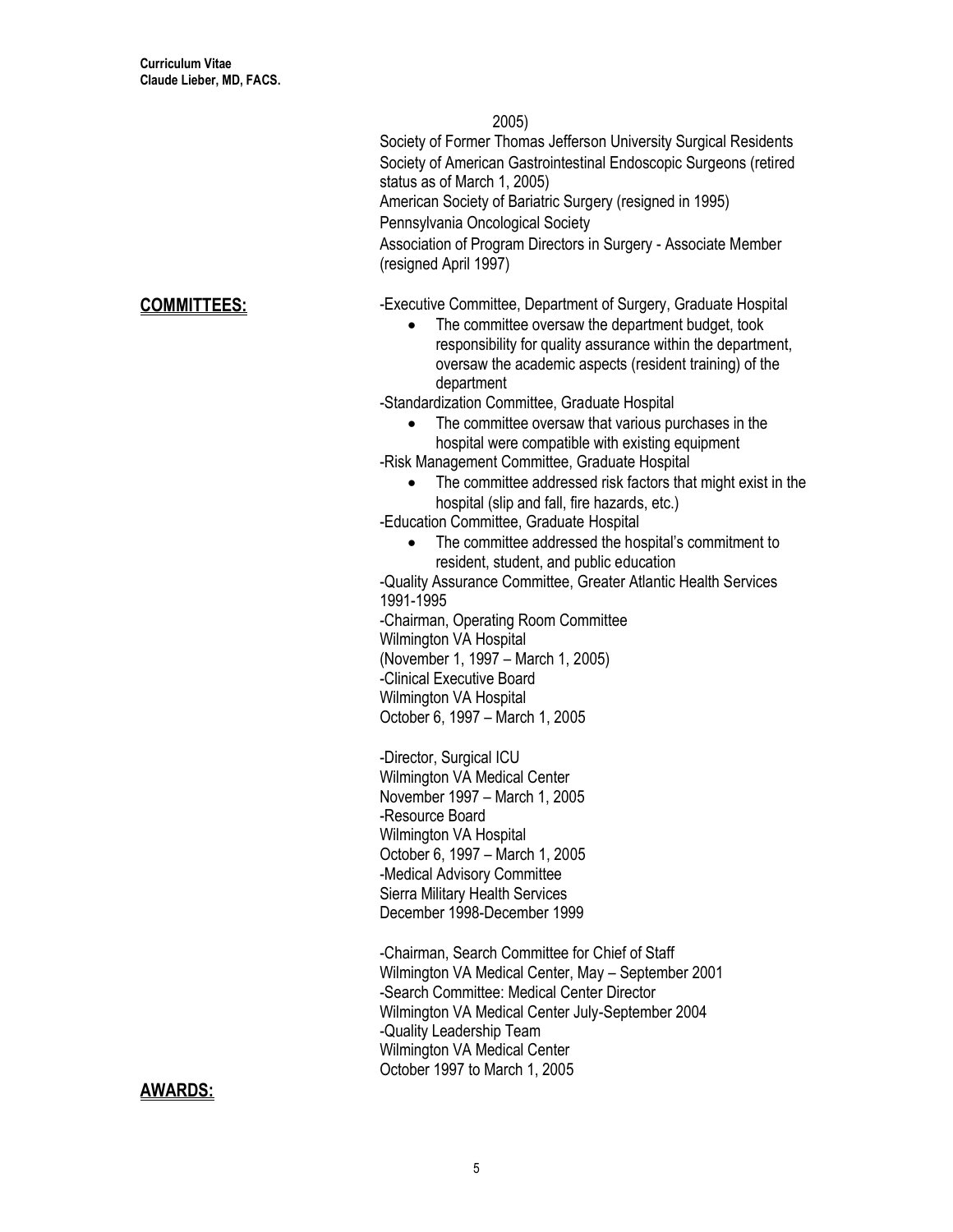**Curriculum Vitae Claude Lieber, MD, FACS.**

> -In Recognition of Outstanding Student Teaching Services - February 1983 Department of Surgery, University of Pennsylvania -In Recognition of Outstanding Resident Teaching Services - June 1994 Department of Surgery, The Graduate Hospital -National Recognition Award, VA National Surgical Quality Improvement Program, Executive Committee, for Consistently Lower than Expected Risk-Adjusted Mortality (low outlier) at the Department of Surgery, Wilmington VA Medical Center - 1998 -National Recognition Award, VA National Surgical Quality Improvement Program, Executive Committee, for Consistently Lower than Expected Risk-Adjusted Mortality (low outlier) at the Department of Surgery, Wilmington VA Medical Center - 1999 -National Recognition Award, VA National Surgical Quality Improvement Program, Executive Committee, for Consistently Lower than Expected Risk-Adjusted Mortality (low outlier) at the Department of Surgery, Wilmington VA Medical Center - 2001 -National Recognition Award, VA National Surgical Quality Improvement Program, Executive Committee, for Consistently Lower than Expected Risk-Adjusted Mortality (low outlier) at the Department of Surgery, Wilmington VA Medical Center - 2002 -National Recognition Award, VA National Surgical Quality Improvement Program, Executive Committee, for Consistently Lower than Expected Risk-Adjusted Mortality (low outlier) at the Department of Surgery, Wilmington VA Medical Center - 2003

#### **PUBLICATIONS: Peer reviewed Journals:**

- 1. Scotti, D.M., Lieber,C., Hur, G., Marks, G.: "Ruptured Inferior Gluteal Artery Aneurysm with Exsanguinating Hemorrhage Controlled by Transcatheter Embolization," Diseases of the Colon and Rectum. July-August 1980 Vol.23
- 2. Gutowicz, M., Quinones-Baldrich,W., Lieber, C., Pecora, D.: "Operative Treatment of Refractory Superior Vena Cava Syndrome," The American Surgeon, July 1984, Vol 50, No. 7, pp 399-401
- 3. Lieber, C., Seinige, U., Sataloff, D., Blake, H., Rovito, P.: "Dental Splinting and the Intragastric Bubble," Gastroenterology Clinics of North America, September 1987, Vol 16 ,pp. 451-60
- 4. Sataloff, D., Seinige, U., Lieber, C., Blake, H.: "Ineffective Gastric Bubbles," Surgery, January 1988, Vol. 103, pp. 134
- 5. Sataloff, D., Lieber, C., Seinige, U.:" Strictures Following Gastric Stapling for Morbid Obesity: Results of Endoscopic Dilatation," The American Surgeon, 1990, Vol. 56, pp. 167- 174
- 6. Lieber, C., Seinige, U., Sataloff, D., : " Choosing the Site of Surgery: An overview of Ambulatory Surgery in Geriatric Patients, " Clinics of North America in Geriatric Medicine, August 1990, Vol. 6, pp. 493-497
- 7. Seinige, U., Sataloff, D., Lieber, C., Dellacroce, J., Sorouri, S.: Gallbladder Disease in the Morbidly Obese Patient," Obesity Surgery, Vol 1, 1991, pp. 51-56
- 8. Sataloff, D., Russin, V, Sohn, M., Seinige, U., Lieber, C.: "Predictive Value of DNA Flow Cytometric Analysis in Ductal Carcinoma In Situ of the Breast, " Breast Diseases, July 1993; 6: 195-205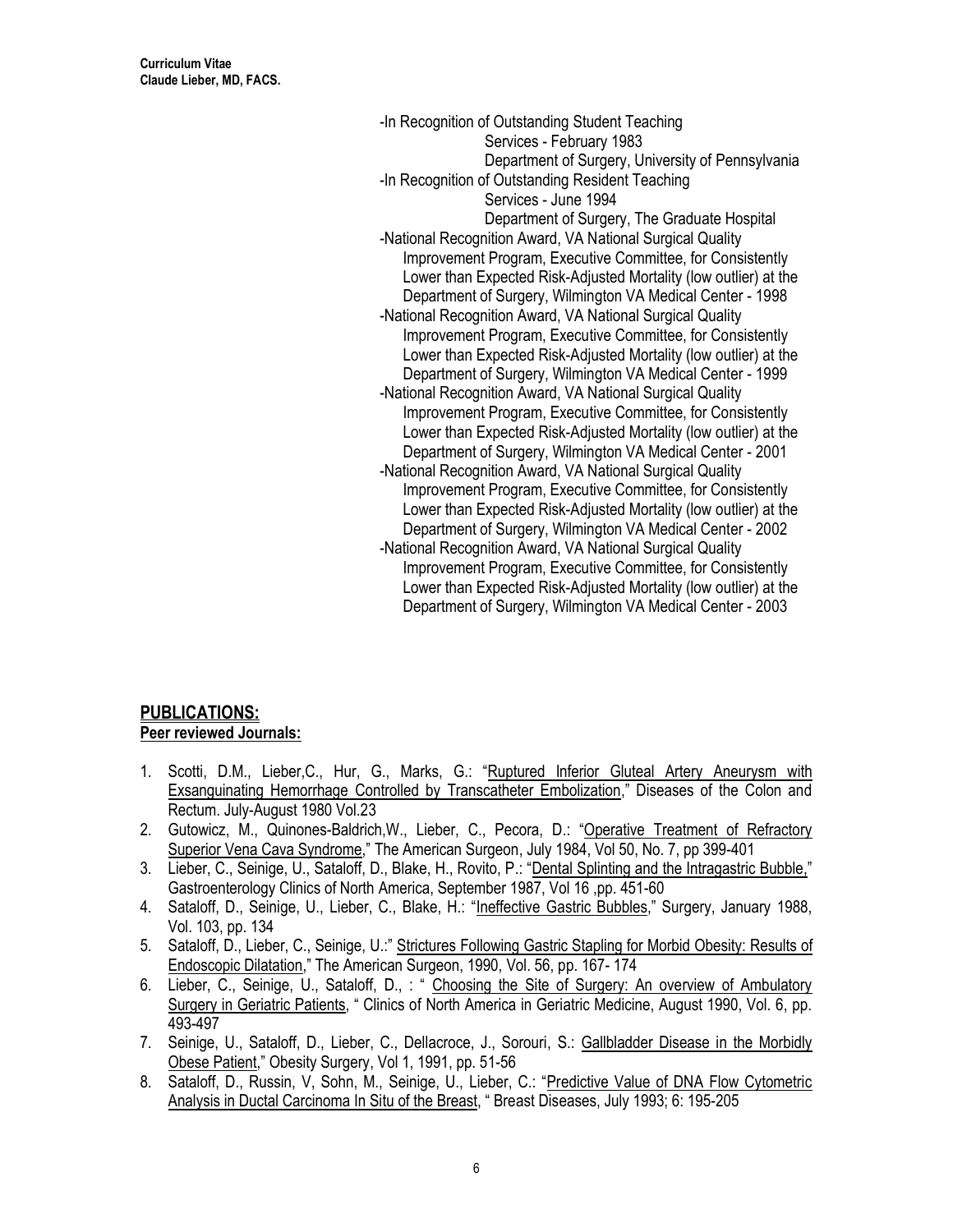- 9. Sing, R., Seinige, U., Lieber, C., Sataloff, D.: "An increase in Pouch Obstruction as a Delayed Finding after Vertical Banded Gastroplasty," Digestive Surgery, 1993: 10: 65-68
- 10. Sataloff, D., Seinige, U, Lieber, C, et al. :" Pathologic Response to Inductive Chemotherapy in Locally Advanced Breast Cancer- A Determinant of Outcome, " Journal of the American College of Surgeons, 1995, 180:297-304
- 11. Sataloff, D., Pursnani, K., Hoyo, S., Zayas, F., Lieber, C. Castell, D. :" Laparoscopic Anti-reflux Surgery: An Objective Assessment," The American Surgeon, 1997, Vol. 174: 63-67
- 12. Haverson,S., Lieber, C., Smith, R. : "Managed Care Clinical Corner: Management of Asymptomatic Carotid Bruit," The American Journal of Managed Care, Jan. 1998, Vol. 4:1
- 13. Potochny, J., Sataloff, D., Lieber, C., et al.: " Head and Neck Cancer Implantation at the Percutaneous Endoscopic Gastrostomy Exit Site: Case Report and Review," Surgical Endoscopy: Ultrasound and Interventional Techniques, 1998, 12:1361-1365
- 14. Kodroff, K., Lieber, C., Thompson, L."Parathyroid Carcinoma Occurring in Multiple Endocrine Neoplasia Type I," Endocrine Practice, November/December 1999, Vol. 5, No 6, pp 347-349
- 15. Lieber, C., "An Algorithm for the Automated Interpretation of Cardiac Auscultation", Master's Thesis at Florida Atlantic University

#### **Textbook Chapters:**

- 1. Lieber, C., Seinige, U., Sataloff, D., Blake, H., Rovito, P.: " Intragastric Balloon," Deitel, Mervin, Ed., Surgery for the Morbidly Obese Patient, Lea & Ferbiger, 1989, pp. 289-298
- **2.** Lieber, C, Chapa, D.: Shock, Systemic Inflammatory Response Syndrome, Multiple Organ Dysfunction Syndrome and Death, Capriotti, T and Frizzell, J., Ed., Pathophysiology; Introductory Concepts And Clinical Connections, F.A. Davis, October 2015

#### **Meeting Abstracts Presented:**

| MAY 31, 1988          | Gallbladder Disease in the Morbidly Obese<br><b>Poster Presentation</b><br>American Society of Bariatric Surgeons (Annual Meeting)                                                                                                                    |
|-----------------------|-------------------------------------------------------------------------------------------------------------------------------------------------------------------------------------------------------------------------------------------------------|
| <b>APRIL 28, 1988</b> | lowa City, Iowa<br>Strictures Following Gastric Stapling for Morbid Obesity:<br><b>Results of Endoscopic Dilatation</b><br>Presentation by Co-author at<br>Society of American Gastrointestinal Endoscopic Surgeons<br>Annual Meeting, Louisville, KY |
| <b>JUNE 2, 1989</b>   | Failure of Endoscopic Dilatation in Post Gastroplasty Channel<br>Angulation Associated with Stricture<br>Presentation by Co-author at annual meeting<br>American Society for Bariatric Surgery                                                        |
| <b>APRIL 1, 1991</b>  | Gastric Outlet Obstruction Following Gastroplasty<br>Philadelphia Academy of Surgery                                                                                                                                                                  |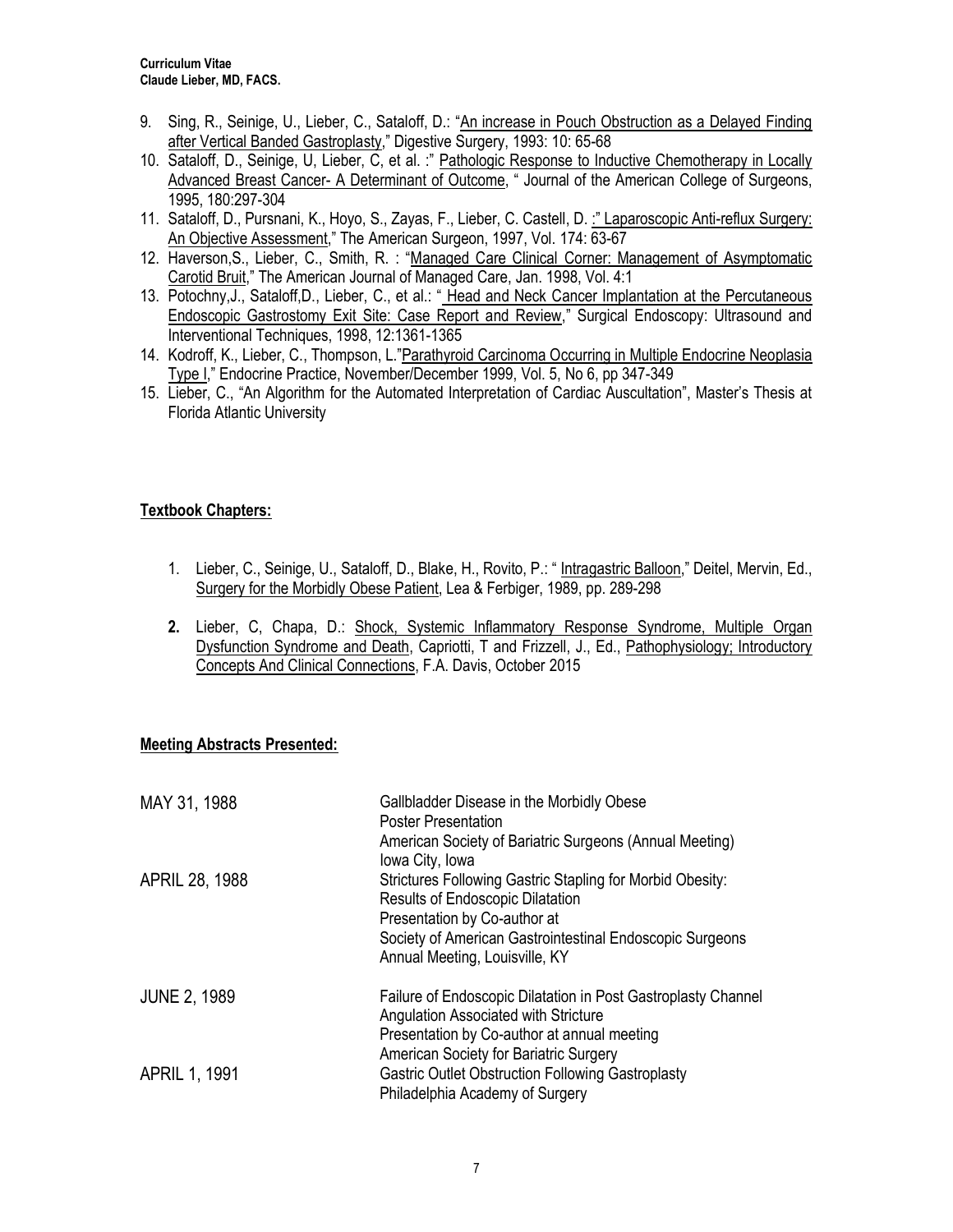| Philadelphia, PA                                            |
|-------------------------------------------------------------|
| Predictive Value of DNA Flow Cytometric Analysis in Ductal  |
| Carcinoma In Situ of the Breast                             |
| Presentation by Co-author                                   |
| Philadelphia Academy of Surgery                             |
| Philadelphia, PA                                            |
| Pathologic Response to Neo-Adjuvant Chemotherapy in Locally |
| Advanced Breast Cancer- A Determinant of Outcome            |
| Presentation by Co-author at the                            |
| 26th National Conference on Breast Cancer                   |
| Palm Springs, CA                                            |
|                                                             |

# **PRESENTATIONS GIVEN:**

| <b>JUNE 11, 1982</b>     | <b>Surgical Treatment of Morbid Obesity</b><br>Medical Grand Rounds, Graduate Hospital                                                                        |
|--------------------------|---------------------------------------------------------------------------------------------------------------------------------------------------------------|
| <b>OCTOBER 6, 1982</b>   | <b>Surgical Treatment of Morbid Obesity</b><br><b>Combined Medico-surgical Grand Rounds</b><br>Chestnut Hill Hospital<br>Philadelphia, PA                     |
| <b>NOVEMBER 13, 1982</b> | <b>Surgical Treatment of Morbid Obesity</b><br><b>Surgical Grand Rounds</b><br><b>Veterans Administration Medical Center</b><br>Wilmington, DE                |
| OCTOBER 1983             | <b>Surgical Treatment of Morbid Obesity</b><br><b>Medical Grand Rounds</b><br>Bryn Mawr Hospital<br>Bryn Mawr, PA                                             |
| OCTOBER 1984             | <b>Surgical Treatment of Morbid Obesity</b><br><b>Medical Grand Rounds</b><br>Graduate Hospital                                                               |
| <b>AUGUST 1986</b>       | Surgical Treatment of Morbid Obesity<br><b>Medical Grand Rounds</b><br>Philadelphia County Osteopathic Medical Center                                         |
| <b>MAY 1987</b>          | <b>Surgical Treatment of Morbid Obesity</b><br><b>Surgical Grand Rounds</b><br>York Hospital<br>York, PA                                                      |
| <b>JUNE 11, 1987</b>     | Clinical Experience with the Garren-Edwards Intragastric Balloon<br><b>Annual National Meeting</b><br>American Society of Bariatric Surgeons<br>St. Louis, MO |
| APRIL 21, 1988           | <b>Surgical Treatment of Morbid Obesity</b><br><b>Shirk Annual Lecture</b><br>Lebanon Valley General Hospital<br>Lebanon, PA                                  |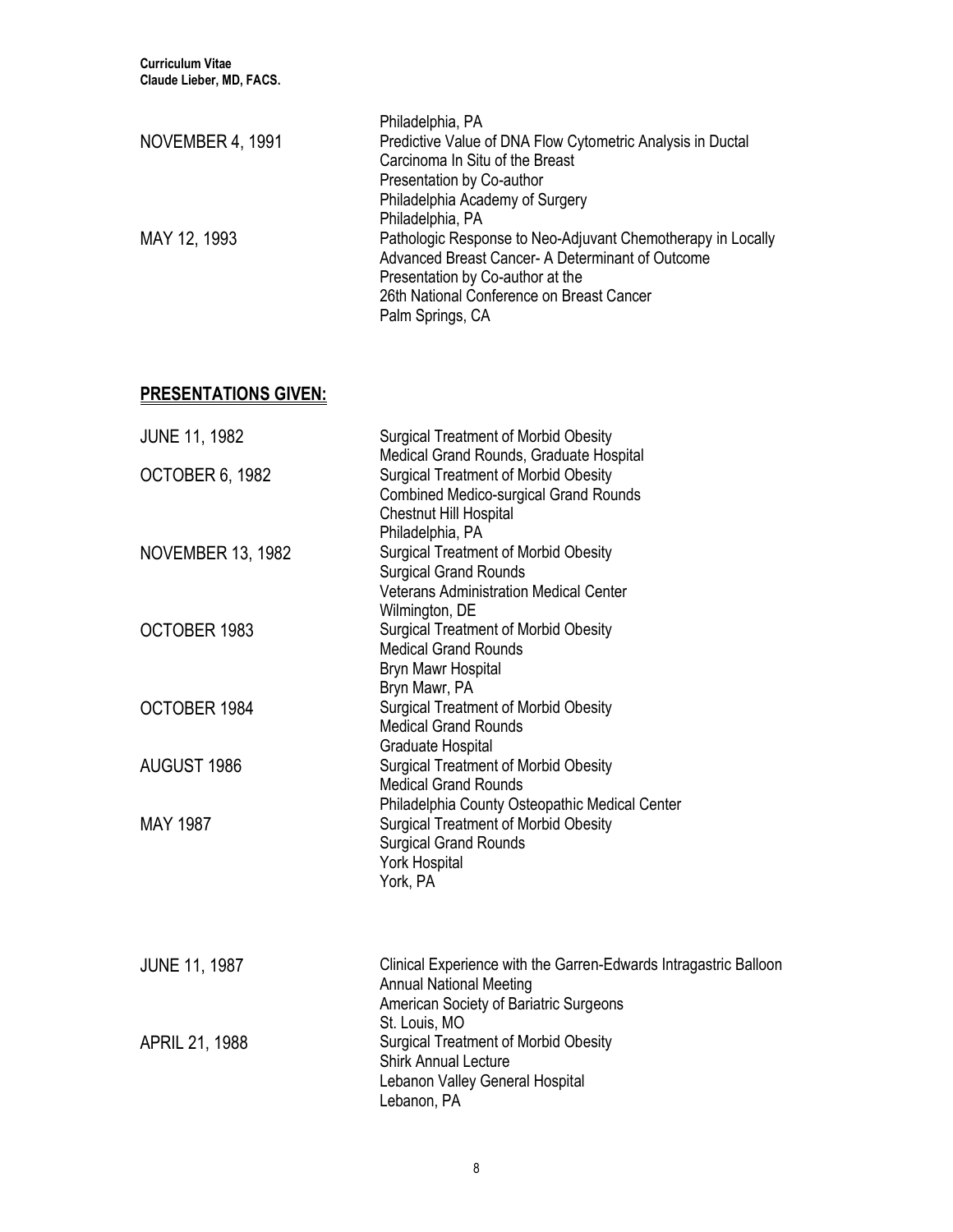| <b>Curriculum Vitae</b><br>Claude Lieber, MD, FACS. |                                                                                                                                                                                                                                    |
|-----------------------------------------------------|------------------------------------------------------------------------------------------------------------------------------------------------------------------------------------------------------------------------------------|
| MAY 31, 1988                                        | Gallbladder Disease in the Morbidly Obese<br><b>Poster Presentation</b><br>American Society of Bariatric Surgeons (Annual Meeting)<br>lowa City, Iowa                                                                              |
| <b>NOVEMBER 18, 1988</b>                            | Ambulatory Surgery in the Elderly<br><b>Continuing Medical Education Symposium:</b><br>"Surgical Care of the Elderly Patient"<br>Graduate Hospital                                                                                 |
| APRIL 28, 1988                                      | Strictures Following Gastric Stapling for Morbid Obesity:<br><b>Results of Endoscopic Dilatation</b><br>Presentation by Co-author at<br>Society of American Gastrointestinal Endoscopic Surgeons<br>Annual Meeting, Louisville, KY |
| <b>JUNE 2, 1989</b>                                 | Failure of Endoscopic Dilatation in Post Gastroplasty Channel<br>Angulation Associated with Stricture<br>Presentation by Co-author at annual meeting<br>American Society for Bariatric Surgery                                     |
| <b>JANUARY 11, 1990</b>                             | <b>Surgical Treatment of Morbid Obesity</b><br>The Graduate Hospital Experience<br><b>Surgical Grand Rounds</b><br>Graduate Hospital                                                                                               |
| APRIL 26, 1990                                      | <b>Surgical Treatment of Morbid Obesity</b><br>The Graduate Hospital Experience<br><b>Surgical Grand Rounds</b><br>Philadelphia Osteopathic Medical Center<br>Philadelphia, PA                                                     |
| APRIL 1, 1991                                       | <b>Gastric Outlet Obstruction Following Gastroplasty</b><br>Philadelphia Academy of Surgery<br>Philadelphia, PA                                                                                                                    |
| NOVEMBER 4, 1991                                    | Predictive Value of DNA Flow Cytometric Analysis in Ductal<br>Carcinoma In Situ of the Breast<br>Presentation by Co-author<br>Philadelphia Academy of Surgery<br>Philadelphia, PA                                                  |
| MAY 12, 1993                                        | Pathologic Response to Neo-Adjuvant Chemotherapy in Locally<br>Advanced Breast Cancer- A Determinant of Outcome<br>Presentation by Co-author at the<br>26th National Conference on Breast Cancer<br>Palm Springs, CA               |
| <b>January 12,2000</b>                              | <b>Treatment of Soft Tissue Sarcomas</b><br>Medico-Surgical Conference<br>Wilmington VA Medical Center<br>Wilmington, DE                                                                                                           |
| February 20, 2003                                   | <b>Surgery of Morbid Obesity</b><br><b>AORN</b><br>Media, PA                                                                                                                                                                       |
| <b>July, 2012</b>                                   | Guest Lecturer: Nova University School of Nursing, PhD Online<br>Program: Pathophysiology of the Immune System and Infectious<br>Diseases (2 lectures of 3 hours)                                                                  |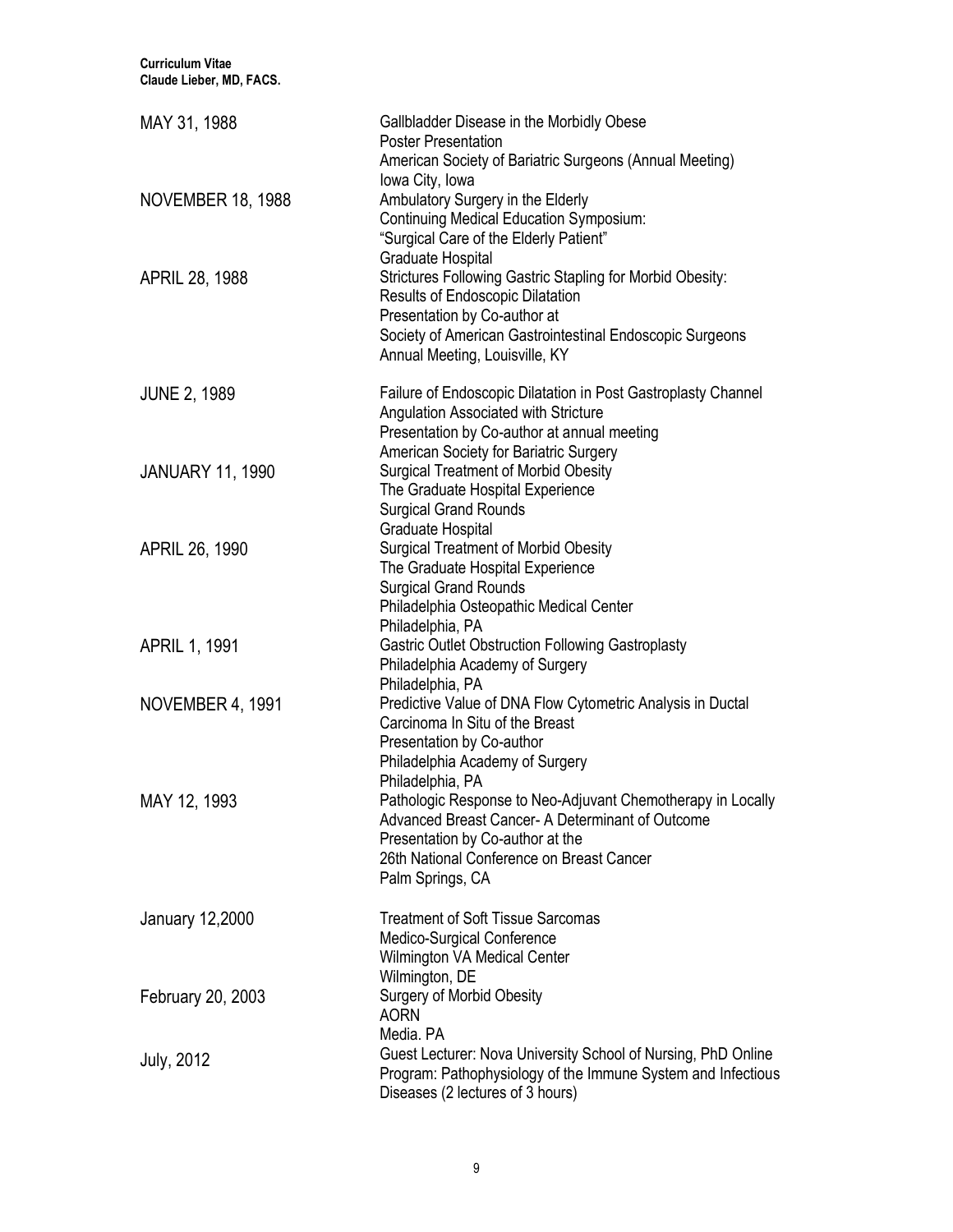**Curriculum Vitae Claude Lieber, MD, FACS.**

## **MEDICO-SURGICAL**

| <u>COURSES TAKEN:</u> |                                                             |
|-----------------------|-------------------------------------------------------------|
| FEBRUARY 1981         | Colonoscopy and Colonoscopic Polypectomy<br>H. Shinya, M.D. |
|                       | Beth Israel Hospital (5 days)                               |
| <b>MARCH 1982</b>     | Peripheral Vascular Surgery                                 |
|                       | Presbyterian Hospital                                       |
|                       | Philadelphia, PA                                            |
| DECEMBER 1985         | Placement of Intragastric Balloons                          |
|                       | American Edwards Corporation                                |
| <b>JULY 1986</b>      | <b>Endoscopic Laser Therapy</b>                             |
|                       | Boston University School of Medicine                        |
|                       | Boston, Mass.                                               |
| NOVEMBER 1988         | Surgical Care of the Elderly                                |
|                       | <b>Continuing Medical Education Symposium</b>               |
|                       | Graduate Hospital                                           |
| AUGUST 1990           | Endocholecystectomy                                         |
|                       | University of Maryland                                      |
|                       | Baltimore, MD                                               |
| <b>MAY 1991</b>       | Advanced Operative Laparoscopy for General Surgery          |
|                       | Advanced Laparoscopy Training Center, Inc.                  |
|                       | Marietta, GA                                                |
| FEBRUARY 1998         | Minimally Invasive Approaches in Vascular Surgery:          |
|                       | <b>Endoluminal and Endoscopic</b>                           |
|                       | Minimally Invasive Surgical Training Institute              |
|                       | St. Joseph Medical Center                                   |
|                       | Baltimore, MD                                               |